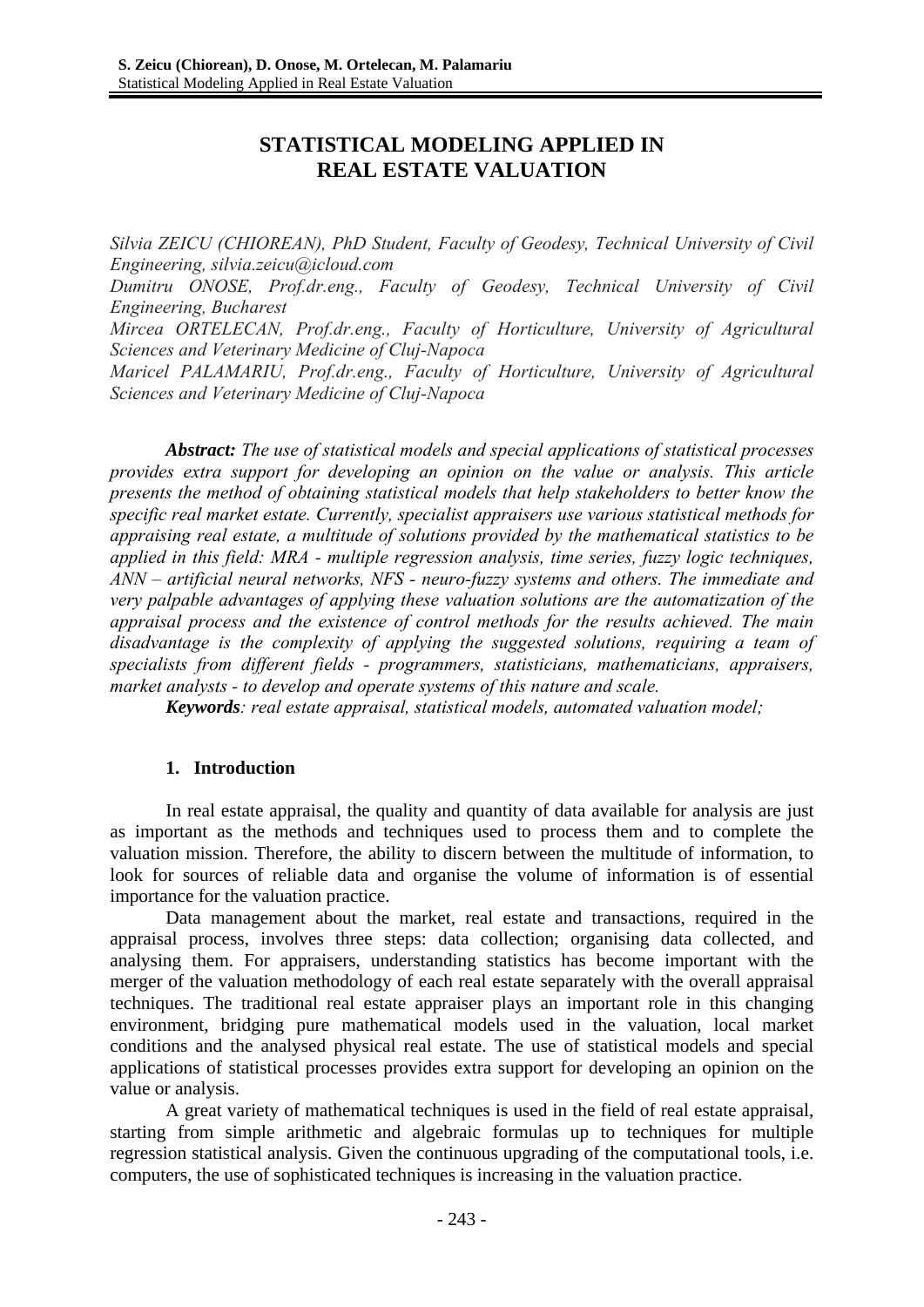#### **2. Additions and Results**

#### **Statistics in Real Property Appraisal**

Statistics was defined as information science which "involves collecting, classifying, synthesizing, organising, analysing and interpreting numerical information". According to this definition, the traditional methods of appraisal have always been part of the statistics. Although the study of information was always positioned at the core of the valuation process, the tools required for rigorous analysis and interpretation of numerical data gave rise to expectations in terms of obtaining a more "statistical" overall to draw conclusions on the valuation. Therefore, the profession has evolved into the direction in which the appraisers are expected to have solid knowledge of statistics, statistical models and automated valuation model (AVM).

In general, statistical applications are classified into two categories: descriptive statistics and inferential statistics. Descriptive statistics deals with the use of charts, graphs and scales of synthesising data to describe a data sample or population. Inferential statistics involves using the sample data as the basis in formulating opinions (inferences) about a population represented by that sample. Statistical inferences can include, among others, the estimation of the core tendency and dispersion of current but unknown population, the result prediction and structure detection underlying the cause-effect relationships.

The development of personal computers, spreadsheet programs and statistical processing programs allows appraisers to incorporate, easily and precisely, the statistics in their analyses and valuation reports. In the early years of the advent of personal computers, statistical analysis was generally limited to generating descriptive statistics and appropriate diagrams, tables and graphs. As operating systems begun to predominate graphical interfaces, statistical programs such as SPSS, Minitab and SAS have become more friendly, especially as it was no longer necessary for the user to write programming codes.

Moreover, as computer users have become more sophisticated, new statistical tools were added to spreadsheet programs to cope with the needs. Currently, Microsoft Excel includes a set of statistical tools that generate the results of correlation matrices, F variant tests, t-tests for means and linear regression models. However, Excel offers very little in terms of diagnosis indicators that accompany these statistical tools. The statistical power of Excel still lies in its ability to execute graphics.

Although modern statistical analysis programs are easy to handle, their use can contribute to achieving implausible results when the necessary steps are omitted to ensure the creation of a credible model.

#### **Overall valuation - statistical valuation models**

At present, specialist appraisers use various statistical methods for appraising real estate, a multitude of solutions provided by the mathematical statistics to be applied in this field: MRA - multiple regression analysis, time series, fuzzy logic techniques, ANN – artificial neural networks, NFS - neuro-fuzzy systems and others.

The immediate and very palpable advantages of applying these valuation solutions are the automatization of the appraisal process and the existence of the control methods for the results achieved. The main disadvantage is the complexity of applying the suggested solutions, requiring a team of specialists from different fields - programmers, statisticians, mathematicians, appraisers, market analysts - to develop and operate systems of this nature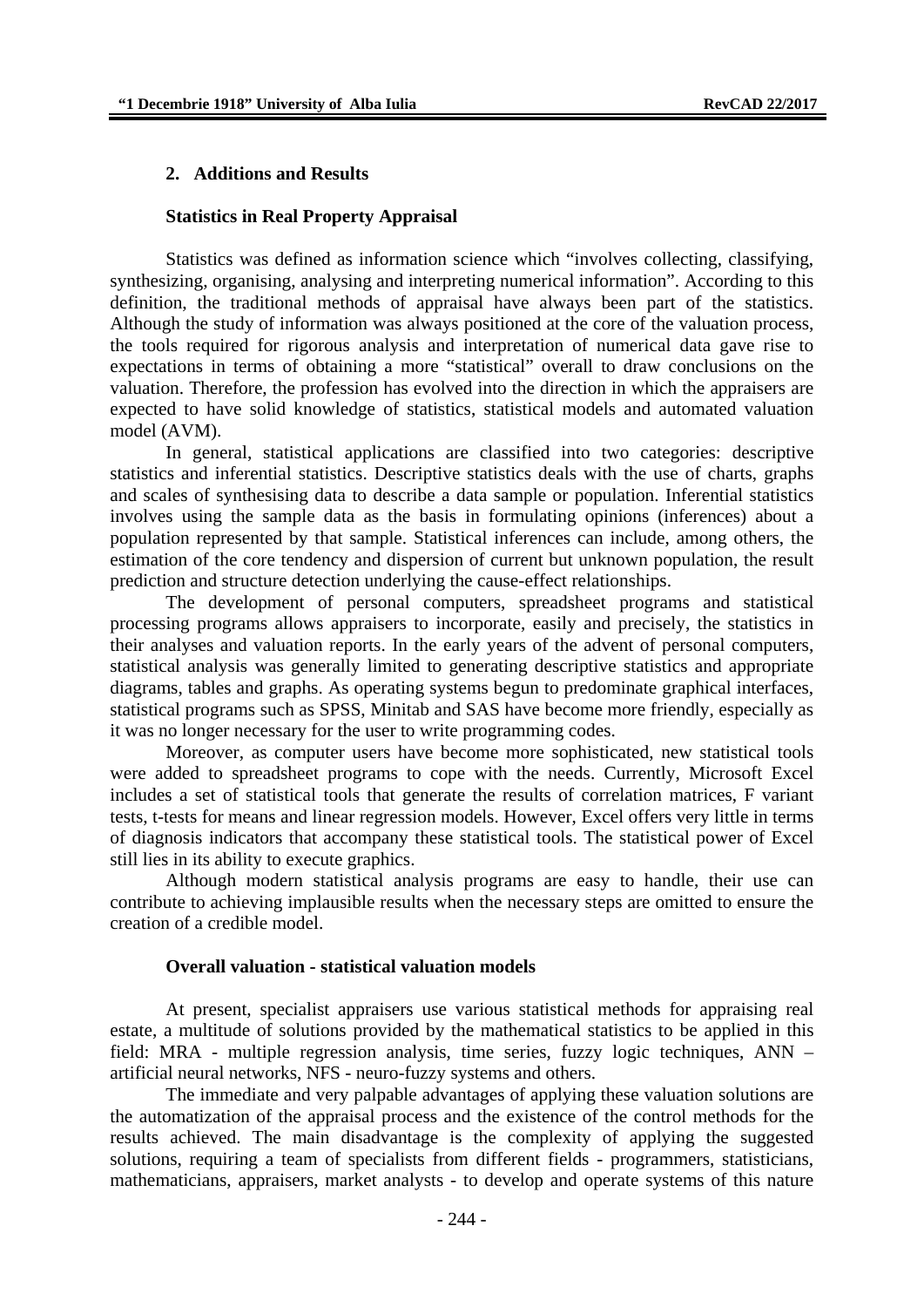and scale.

 AVM automated valuation models - mathematical software that produce an estimate of the market value based on the market location analysis, market conditions and real estate features of market information previously collected.

 Creating an AVM - Automated Valuation Model can be a solution for appraising real estate collateral portfolios held by banks. AVMs are software that produce estimators of market values for the subject real estate, based on the analysis of market conditions and characteristics of comparable real estates, market information collected in advance. AVM are particularly applicable in the real estate appraisal through direct market comparison.

 AVM credibility and accuracy of its results depend on the quantity and quality of the data used in the valuation, experience and training of the staff that designs and develops the model. The amount of data refers to the volume of sample data used in the valuation. As regards the quality of data in the process of developing an AVM, a special stage for the management and analysis of the data quality is designated.

 Given the impossibility of using the entire data population (entire portfolio), it is necessary to extract a representative sample of the whole population. A sample is representative of the entire population if its structure is identical or very similar with the structure of the population where it has been extracted so that it is possible to extrapolate the findings to the entire population. The sample will be representative when using an objective, random sampling method, with anticipated probability and if the sample has a sufficiently high volume of data.

This process is presented in the Standard automated valuation models developed by the International Association of Assessing Officers, a complex process that requires close cooperation between the appraisers, real estate market analysts, statisticians and software developers.

Starting from the recommendations of this standard, we propose the following sequence of steps needed to build the automated valuation model:

- 1. identifying the subject real estate (portfolio of bank guarantees to be valuated);
- 2. establishing the extraordinary assumptions, hypothetical and limiting conditions;
- 3. data management and data quality analysis;
- 4. sample stratification (if it was not built by stratified sampling);
- 5. establishing the model specifications;
- 6. model calibration;
- 7. model testing and quality assurance;
- 8. model validation;
- 9. application of the model;

10. regular verification of the model accuracy.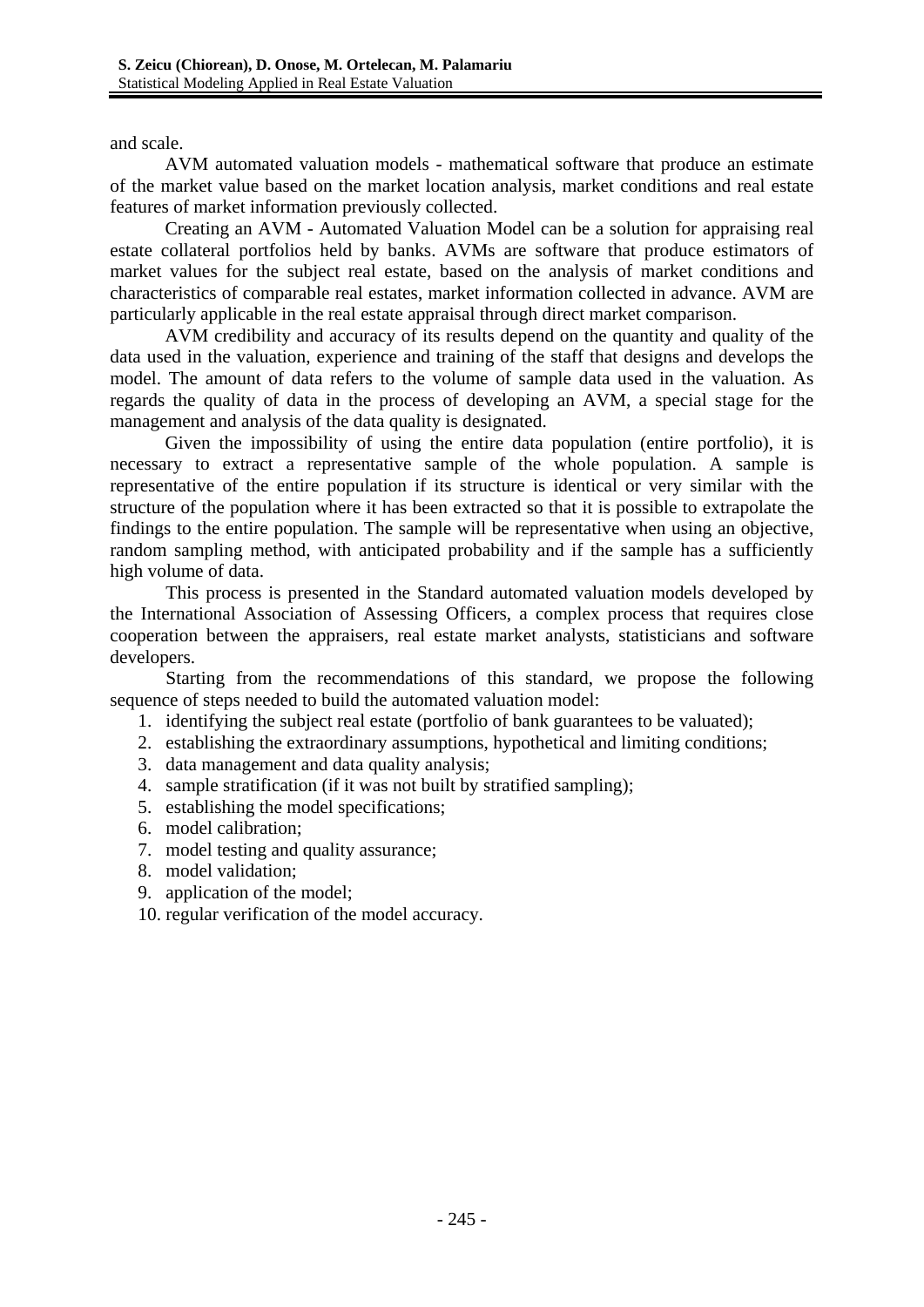

Fig. 1. Standard for automated valuation models developed by the International Association of Assessing Officers (IAAO)

## Identification of the subject real estate (bank guarantee portfolio to be valuated)

The database contains a total of 46 transactions performed in Cluj-Napoca City, Marasti District, Cluj County. Cluj-Napoca is one of the most important cultural, academic, medical and economic centres in Romania.



Fig. 2. Location of subject real estate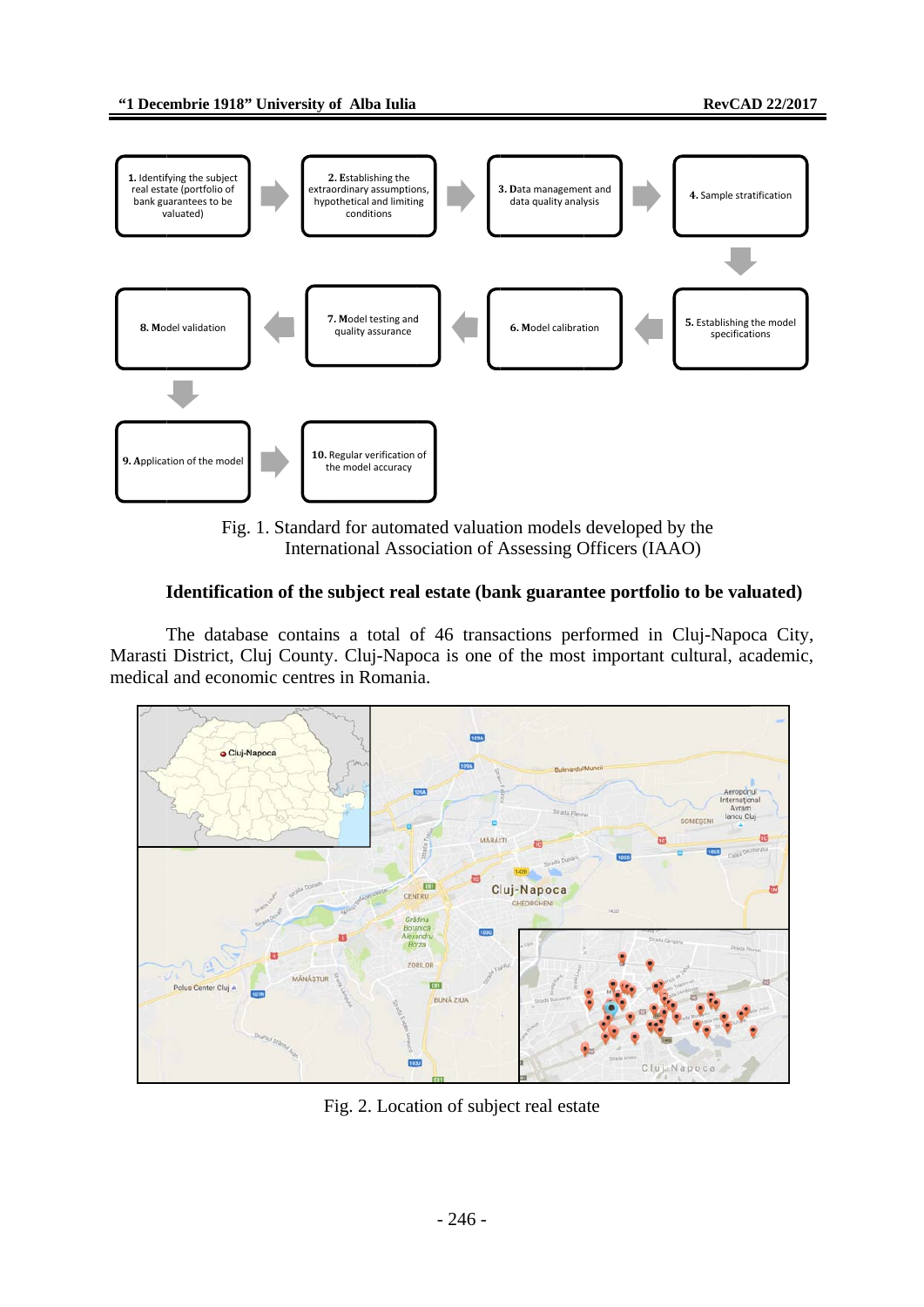# **Establishing the valuation assumptions**

The database consists of real estate transactions conducted in August-September of the current year, and includes 2-bedroom apartments, with areas ranging between 40 and 65 sq m. For creating the database, it was taken into account that the dependent variable is the trading price of the apartments in EUR and the independent variables are the usable area of the real estate, the number of rooms, floor and their finishing according to the table below:

| Type of real estate                           | Apartment                                          |
|-----------------------------------------------|----------------------------------------------------|
| Area of real estate                           | Marasti District, Cluj-Napoca City, Cluj<br>County |
| Number of rooms                               | 2                                                  |
| Useful floor area $\lceil \text{sq m} \rceil$ | 40-65 sq m                                         |
| Floor                                         | Ground / intermediate / last floor                 |
| Finishing                                     | low/average/high                                   |
| Transaction price                             | Stated in EUR                                      |
| Unit transaction price                        | Stated in EUR / sq m                               |

|  | Table 1. Description of data base variables |  |  |  |  |
|--|---------------------------------------------|--|--|--|--|
|--|---------------------------------------------|--|--|--|--|

# Data management and data quality analysis

In support of this stage, statistical analysis software provides graphical techniques and quantitative techniques to explore the data series. These techniques can be used to establish the representativeness of the sample to identify the frequency distribution function and its characteristics or to detect outliers in the series analysed.



Fig. 3. Frequency of distribution of real estate depending on the sale price and their surface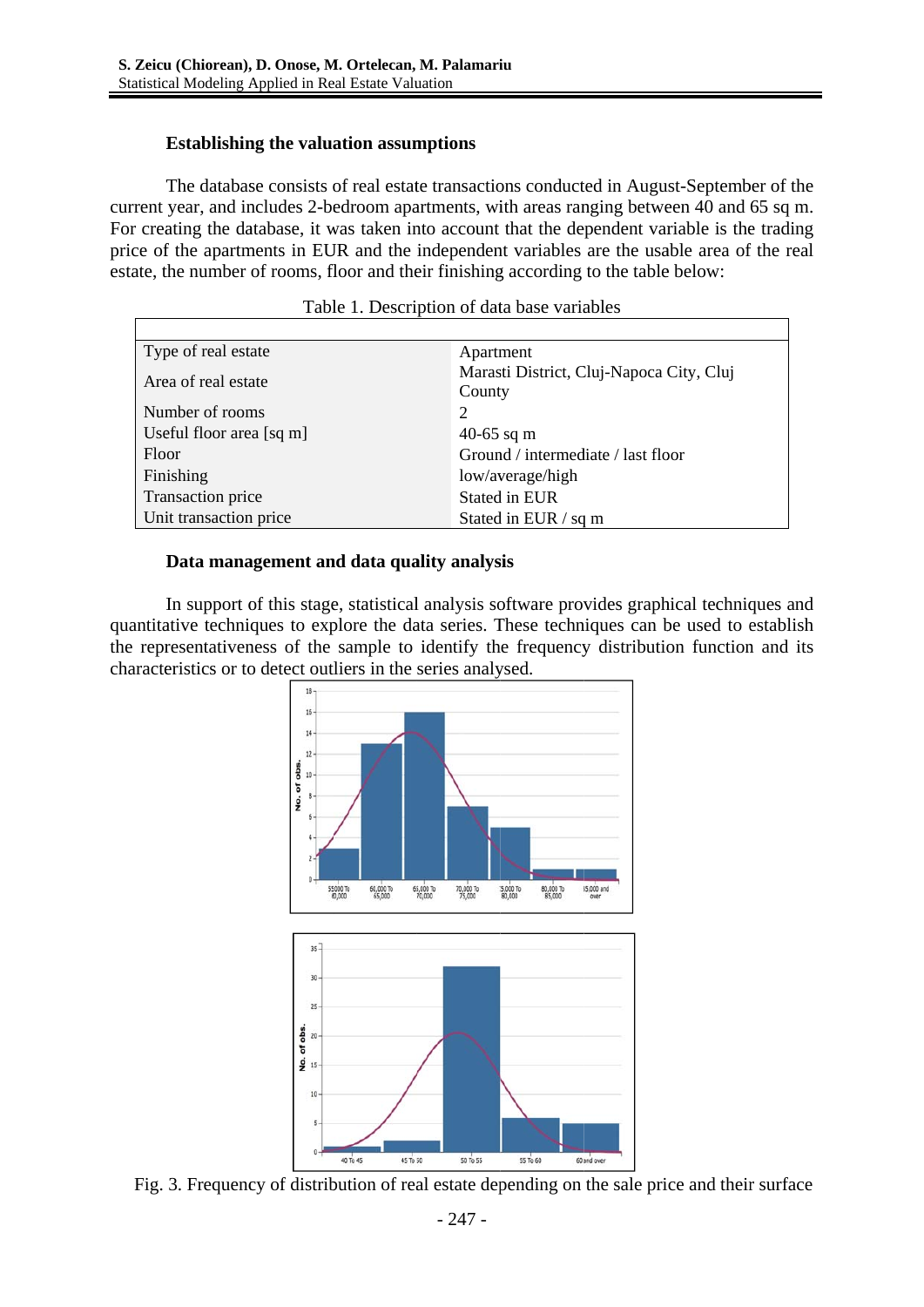| Count                                  |             | 46 Mean Deviation           | 3.09546     |
|----------------------------------------|-------------|-----------------------------|-------------|
| Mean                                   |             | 53.58696 Secord Moment      | 19.41635    |
| Mean LCL                               |             | 52.26396 Third Moment       | 34.67334    |
| Mean UCL                               |             | 54.90995 Fourth Moment      | 1,830.36039 |
| Variance                               | 19.84783    |                             |             |
| <b>Standard Deviation</b>              | 4.45509 Sum |                             | 2,465       |
| Mean Standard Error                    |             | 0.65687 Sum Standard Error  | 30.21589    |
| <b>Coefficient of Variation</b>        |             | 0.08314 Total Sum Squares   | 132,985     |
|                                        |             | <b>Adjused Sum Squares</b>  | 893.15217   |
| Minimum                                | 40          |                             |             |
| Maximum                                |             | 65 Geometric Mean           | 53.40705    |
| Range                                  |             | 25 Harmonic Mean            | 53.22664    |
|                                        |             | Mode                        | 52          |
| Median                                 | 53          |                             |             |
| <b>Median Error</b>                    |             | 0.12138 Skewness            | 0.40527     |
| Percentile 25% (Q1)                    |             | 52 Skewness Standard Error  | 0.34240     |
| Percentile 75% (Q3)                    |             | 54 Kurtosis                 | 4.85514     |
| <b>IQR</b>                             |             | 2 Kurtosis Standard Error   | 0.64247     |
| <b>MAD (Median Absolute Deviation)</b> |             | 6 Skewness (Fisher's)       | 0.41906     |
| Coefficient of Dispersion (COD)        |             | 0.05455 Kurtosis (Fisher's) | 2.21650     |
|                                        |             |                             |             |

| Count                           |                    | 46 Mean Deviation              | 5,044.06427         |
|---------------------------------|--------------------|--------------------------------|---------------------|
| Mean                            |                    | 67,458.47826 Second Moment     | 41,316,104.20605    |
| Mean LCL                        |                    | 65.528.57658 Third Moment      | 2.1561E+11          |
| Mean UCL                        |                    | 69,388.37995 Fourth Moment     | $6.2E + 15$         |
| Variance                        | 42,234,239.85507   |                                |                     |
| Standard Deviation              | 6,498.78757 Sum    |                                | 3,103,090           |
| Mean Standard Error             |                    | 958.19395 Sum Standard Error   | 44,076.92178        |
| Coefficient of Variation        |                    | 0.09634 Total Sum Squares      | $2.1E+11$           |
|                                 |                    | <b>Adjusted Sum Squares</b>    | 1,900,540,793.47826 |
| Minimum                         | 57,000             |                                |                     |
| Maximum                         |                    | 87,000 Geometric Mean          | 67, 164. 20574      |
| Range                           |                    | 30,000 Harmonic Mean           | 66,880.93296        |
|                                 |                    | Mode                           | 63,000              |
| Median                          | 66.495             |                                |                     |
| Median Error                    | 177,06570 Skewness |                                | 0.81187             |
| Percentile 25% (Q1)             |                    | 63,000 Skewness Standard Error | 0.34240             |
| Percentile 75% (Q3)             |                    | 70,000 Kurtosis                | 3.64642             |
| IQR                             |                    | 7,000 Kurtosis Standard Error  | 0.64247             |
| MAD (Median Absolute Deviation) |                    | 8,000 Skewness (Fisher's)      | 0.83950             |
| Coefficient of Dispersion (COD) |                    | 0.07555 Kurtosis (Fisher's)    | 0.86531             |
|                                 |                    |                                |                     |

# Fig. 4. Statistical analysis of data quality



Fig. 5. Statistical analysis of real estate by finishing and by floor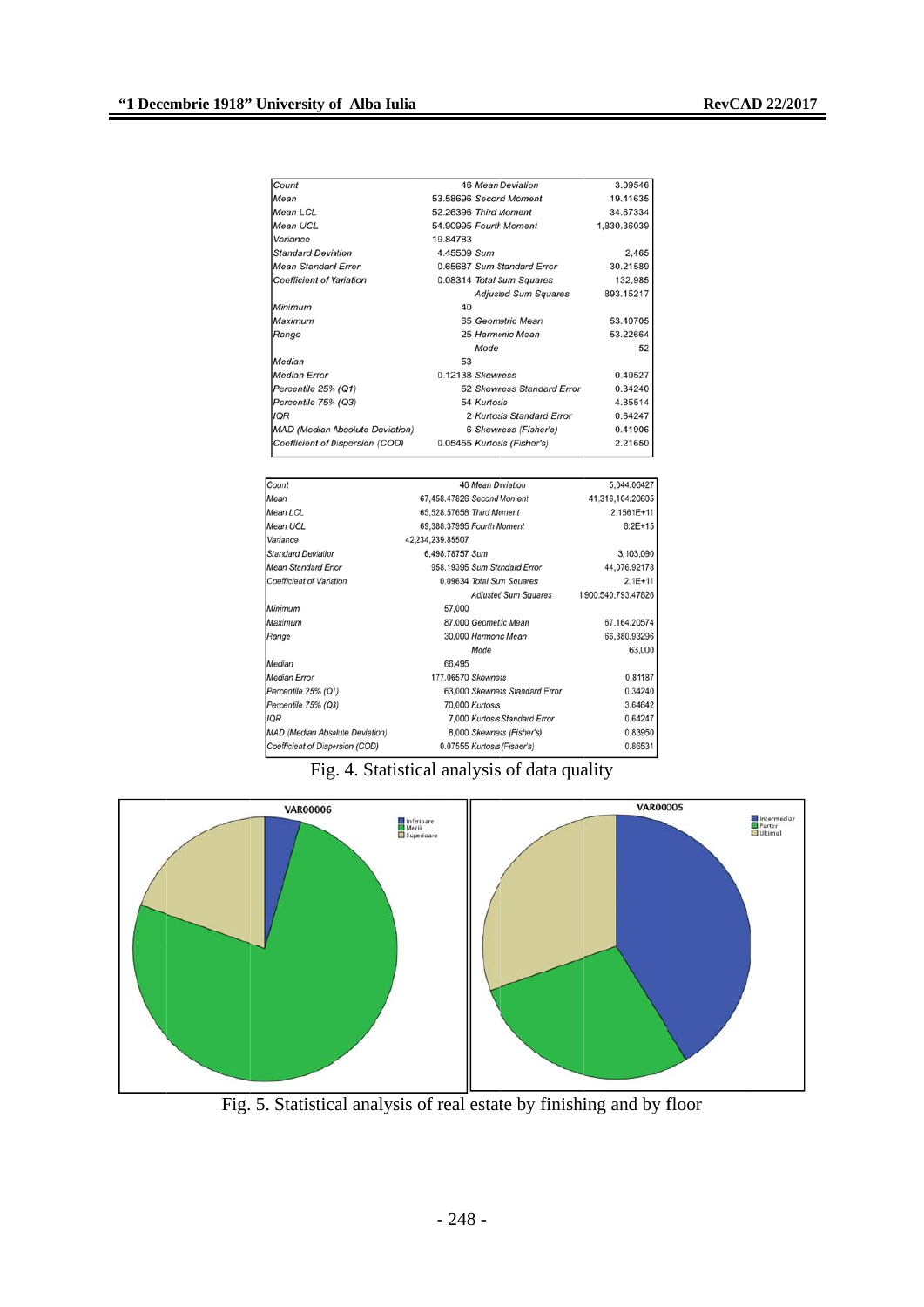### **Stratification**

It is the process by which the real estate forming a heterogeneous sample are grouped by type of comparable real estate according to their physical and economic characteristics in order to minimise the differences within a layer and maximise the differences between layers.

# **Establishment of model specification**

The appraiser may select from the multitude of variables that characterise the real estate analysed (potential explanatory variables), those which could have an economic impact on the real estate value (dependent variable). The higher the number of explanatory variables selected, the higher the risk that the information contained therein becomes redundant. On the other hand, the inclusion of a too low number of explanatory variables could cause the regression model not to explain enough the true evolution of the dependent variable, which would lead to a shift of estimators (regression coefficients).

The choice of explanatory variables must be made by the appraiser, not only in terms of size of the correlation coefficients with the dependent variable, but also by taking into consideration the economic significance that could characterise the relationship between the explanatory variable and the dependent variable.

Moreover, it examines whether there is a strong correlation between the selected explanatory variables. Where such a correlation is identified, the analysis will include only one of the explanatory variables in the group of the interrelated. One can opt for the strongest correlated with the dependent variable. The more the correlation coefficient value matches 1 or -1, the stronger the variables are correlated.

|             |                            | Pretvanzare | Suprafata  |
|-------------|----------------------------|-------------|------------|
| Pretvanzare | <b>Pearson Correlation</b> | 1           | **<br>.615 |
|             | Sig. $(2-tailed)$          |             | .000       |
|             | N                          | 46          | 46         |
| Suprafata   | <b>Pearson Correlation</b> | **<br>.615  |            |
|             | Sig. (2-tailed)            | .000        |            |
|             | N                          | 46          | 46         |

Fig. 6. Calculation of correlation coefficient

The correlation coefficient was calculated in order to determine the correlation between the sales price dependent variable and the usable floor area variable. If its value is close to zero  $-$  the two variables show a very weak linear dependence, if it is zero  $-$  the variables are independent, if it is close to 1 - variables have a direct linear dependence (positive) and if it is close to -1 - inverse linear dependence (negative).

# **Model calibration**

Among the methods of calibration, the most used are those based on statistical methods such as multiple linear regression and nonlinear regression.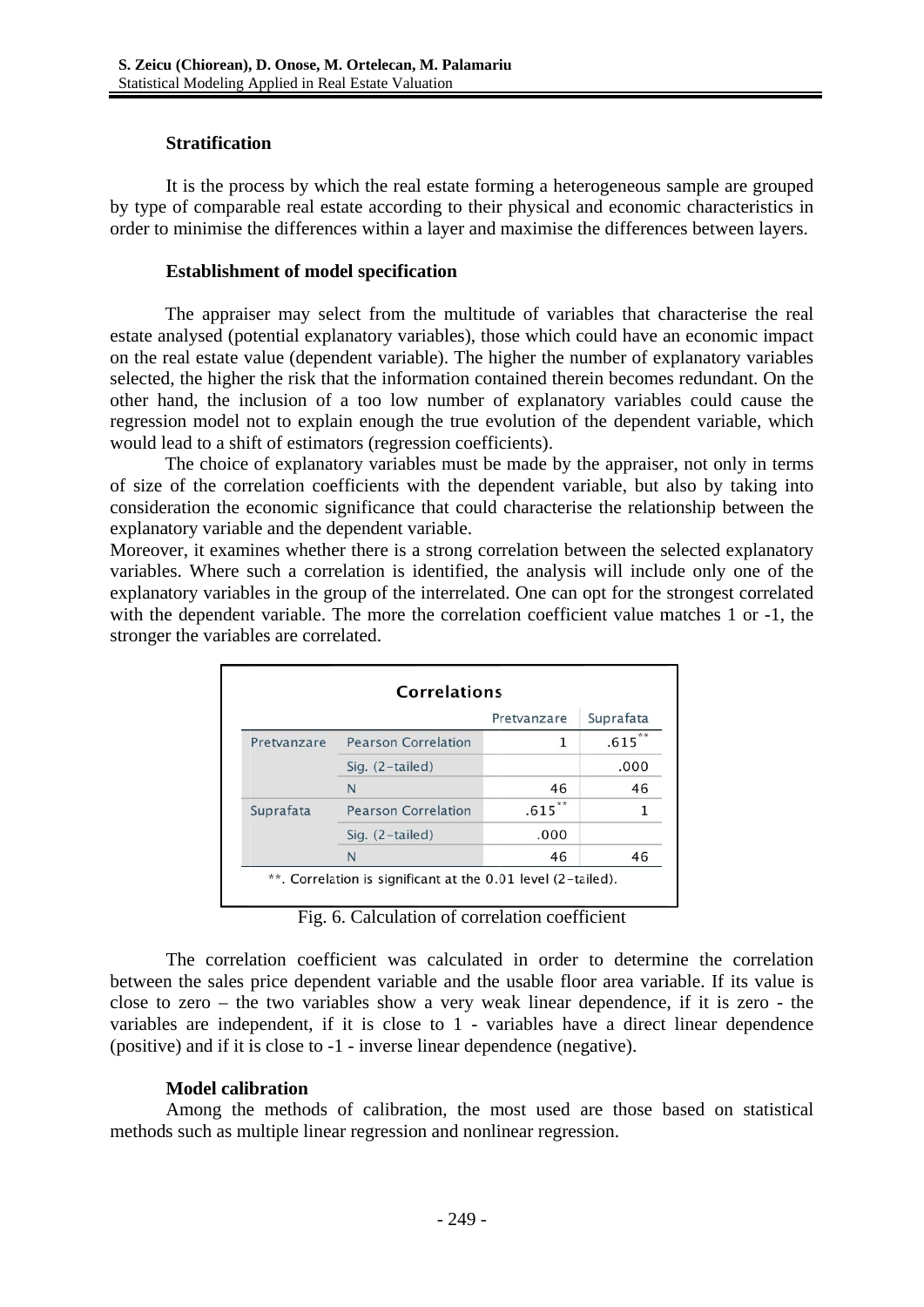The term regression is used to describe any process in which one or more known variables (characteristics of the analysed real estate) are used to determine an unknown variable (in this case the market value of the real estate appraised) or to predict its value.



Fig. 7. Scatter Diagram - price/surface

| <b>Regression Statistics</b> |             |
|------------------------------|-------------|
| R                            | 0.99728     |
| R-square                     | 0.99457     |
| Adjusted R-square            | 0.99457     |
| S                            | 4,985.34531 |
| Ν                            | 44          |
|                              |             |

Pret de tranzactie (Eur) = 1,246,69698 \* Suprafata utila [mp]

Linear regression coefficient r shows that there is a strong dependence between the two variables, i.e. between the transaction price and the useful floor area of the apartments. R square determination coefficient is 99%. The standard error indicates that the market value predicted by the model established may be different by EUR 4,985.34 from the average apartments sold.

#### Model testing and quality assurance

Model testing is intended to determine whether it ensures the accuracy and integrity necessary for the estimates so achieved to be extrapolated by statistical inference to the entire population of a bank guarantee. For this purpose, a set of data on the real estate is used, for which the sale prices or market values are known, based on which the testing shall be performed. This set of data, used to test the model, was the basis for the execution and calibration of the model and represents 80% of the sample volume (n).

As stated above, there are a variety of statistical tests that can be applied to obtain the necessary information, some of them parametric, applicable to the sets of data with normal frequency distribution, such as Student (t), Fisher (F) Testing and other non-parametric for series that do not have normal frequency distribution, such as Chi-square, Shapiro-Wilk, Kolmogorov-Smirnov, Man-Withney, Durbin-Watson tests.

In practice, the model specification and the calibration stage is performed iteratively: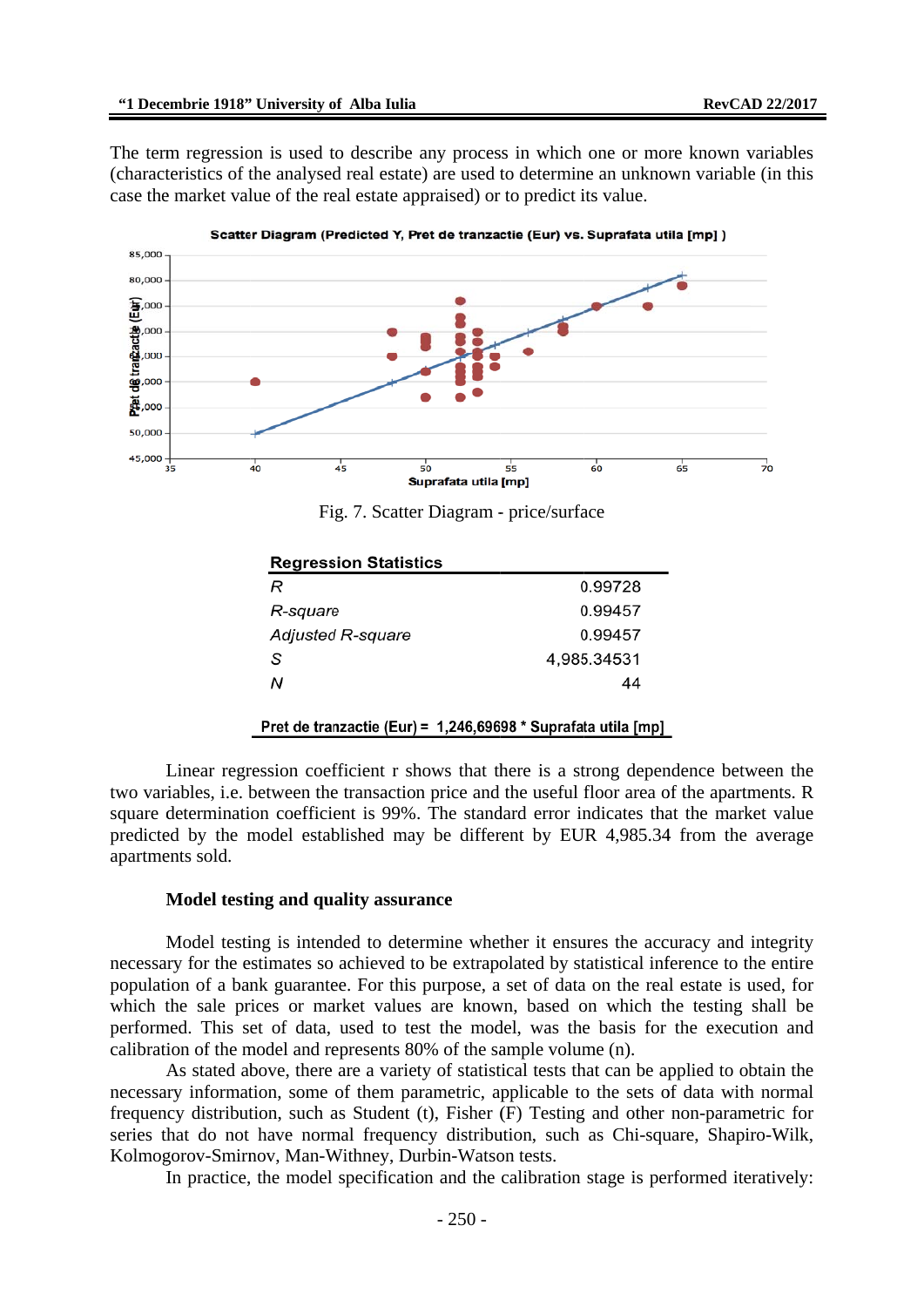model specification - testing model specification by calibration - model specification correction - testing the specifications corrected by repeating these operations until obtaining the confidence level designed.

## **Model validation**

Once the model was calibrated and tested, its validation is performed based on the set of data representing the remaining 20% of the sample, using statistical tests.

## **Applying the model**

The automated valuation model takes into account, as values of the explanatory variables, the valuescorresponding to the characteristics of the subject real estate and their market value is estimated as such.

## **Periodic verification of the model accuracy**

It is recommended to check the model accuracy by comparing the estimated market values to those estimated using the valuation methods and techniques recommended by IVS. The large differences existing between the two estimated values are a signal of the need to update both the analysis sample and the automated valuation model.

## **3. Conclusions**

The advantages of the statistical modelling in real estate appraisal include:

- it allows the use of unlimited data series;
- it allows the use of variables in any high number if they are necessary and relevant;
- it allows to determine the estimation accuracy of the value that can be exceptionally good when using sufficient market data;
- it ensures uniform appraisals;
- the resulting model can be used for both targeted valuations (singular) and overall valuations;
- the automatization of the valuation process, therefore little time for processing and analysing data and determining the conclusion of the appraisal;
- objectivity and efficiency;

These advantages can be achieved only with the basic condition that the model be substantiated on a very serious and coherent statistical and mathematical reasoning, the database must be constantly updated, the model must be tested before it is actually used in the appraisal.

Statistical modelling disadvantages are:

- it cannot be applied to restricted markets, with few transactions or to atypical markets;
- since the results and conclusions arising from the application of the statistical modelling are valid only in the population under study, the appraisal of real estate atypical for the population is not credible;
- the need of highly developed stock of knowledge in mathematical statistics and specialised software.